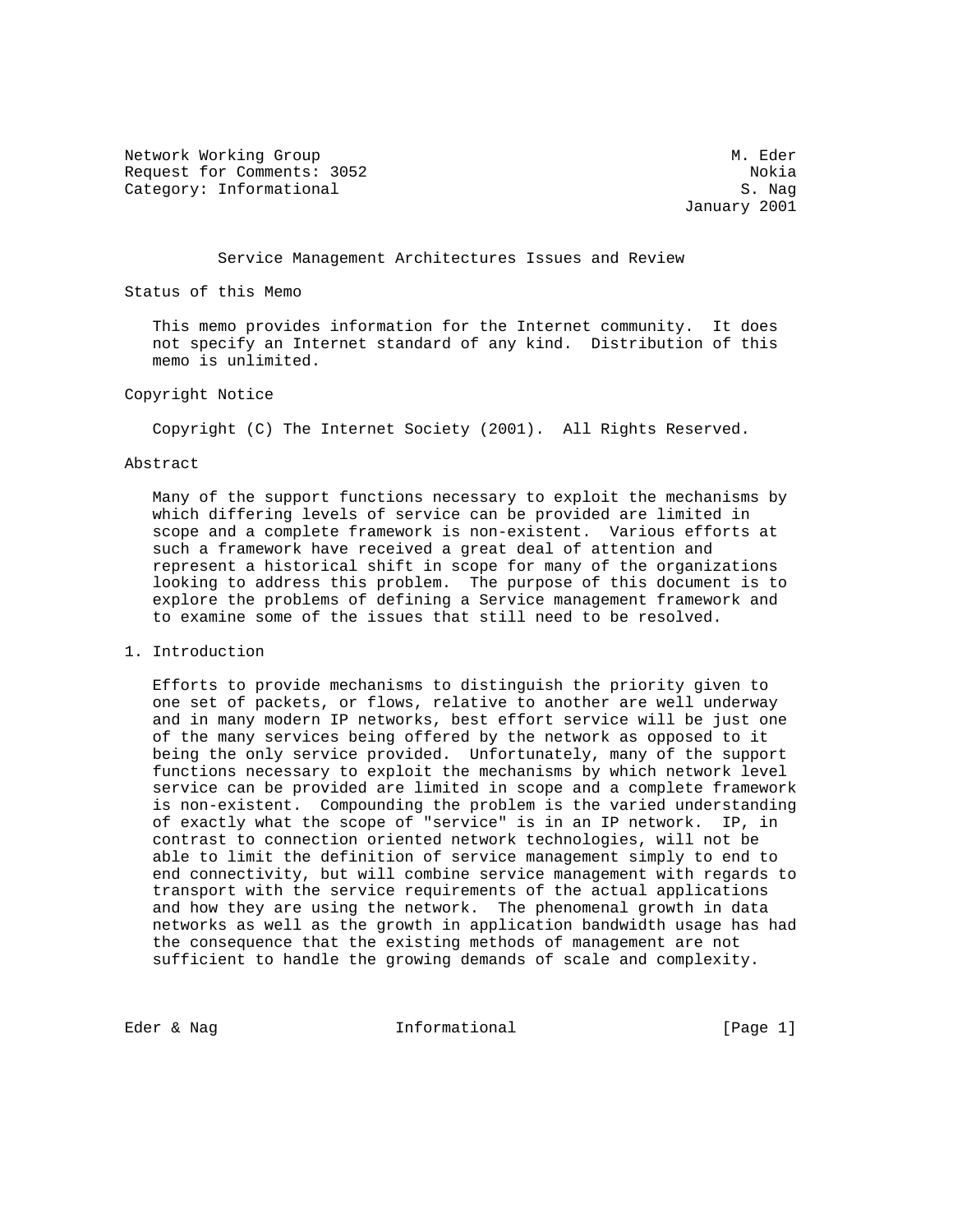The network and service management issue is going to be a major problem facing the networks of the future. This realization is a significant motivating factor in various efforts within the IP community which has been traditionally reluctant to take on issues of this type [1]. The purpose of this document is to explore the problems of developing a framework for managing the network and services and to examine some of the issues that recent efforts have uncovered.

### 2. The Problem of Management Standards

 Network and service level issues traditionally are handled in IP networks by engineering the network to provide the best service possible for a single class of service. Increasingly there is a desire that IP networks be used to carry data with specific QoS constraints. IP networks will require a tremendous amount of management information to provision, maintain, validate, and bill for these new services. The control and distribution of management information in complex communications networks is one of the most sophisticated tasks a network management framework must resolve. This is compounded by the likelihood that devices in IP networks will be varied and have differing management capabilities, ranging from complex computing and switching platforms to personal hand held devices and everything in between. Scaling and performance requirements will make the task of defining a single management framework for these networks extremely complex.

 In the past standardization efforts have suggested a simplified model for management on the hypothesis that it can be extrapolated to solve complex systems. This premise has often proved to be without merit because of the difficulty of developing such a model that meets both the operators heterogeneous, multi-vendor need and network equipment vendors specific needs. At the center of efforts to devise a standard management model are attempts to develop an architecture or framework to control the management information. The same conflicting operator vs. vendor forces are present in the effort to establish a common framework architecture as are in the efforts to develop a common information model.

 Network operators requirements call for a framework that will permit centralized management of the network and require the minimal resources to operate and maintain while still providing tremendous flexibility in choice of equipment and creativity of defining services [2]. Operators may be less able to support change in their Operational Support Systems (OSS) then they are in the network infrastructure because the OSS is tightly integrated into the

Eder & Nag  $I_n$  Informational  $[Page 2]$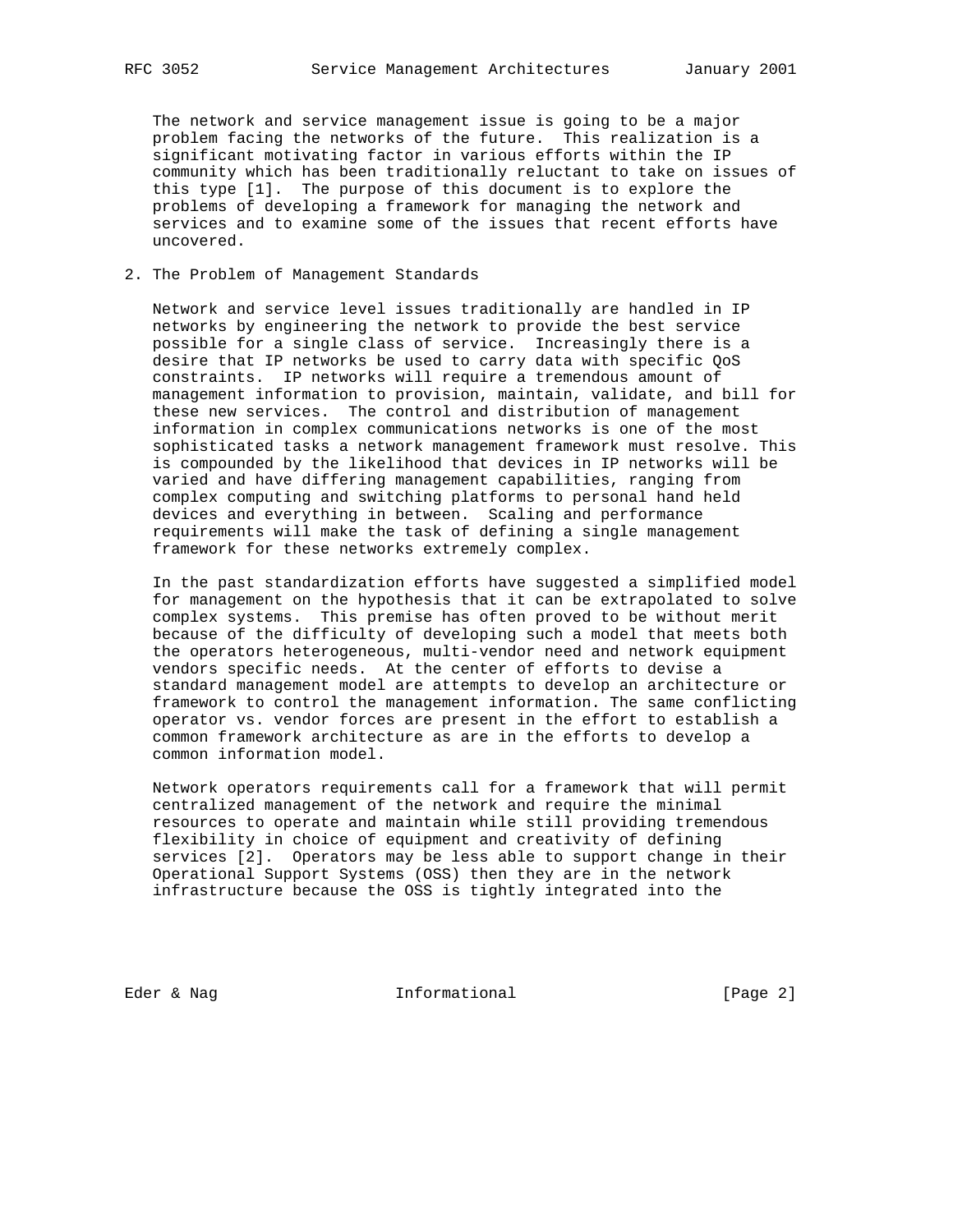organizations business practices. The need for flexibility, and the other desires identified above, operators expect to have meet by having equipment vendors support open and common interfaces.

 Device manufactures have a need for management that will best represent the features and capabilities of the equipment they are developing and any management solution that hinders the ability of the equipment vendors to efficiently bring innovation to the market is contrary to their objectives.

 The common framework for solving the management needs of operators and equipment vendors has been based on a centralized approach with a the manager agent architecture. While providing a very straightforward approach to the problem of information management, this approach, and its variations, has not proved to scale well or allowed the flexibility required in today's modern data networks. Scaling and flexibility are especially a problem where there are many sophisticated network devices present. Methods of control must be found that work and scale at the same speeds as that of the control plane of the network itself if a major concern of the management system is with the dynamic control of traffic in a network. Increasingly it is a requirement that customers at the edge of the network be able to have access to management functionality. A centralized management approach may not provide the most convenient architecture to allow this capability.

 Frameworks based on a decentralized approach to the management architecture have gained momentum in recent years, but must address the possibility of having redundant management information throughout the network. A decentralized framework may have advantages with regards to scaling and speed of operation, but information and state management becomes complex in this approach, resulting in additional complication in developing such systems.

 The complexity of managing a network increases dramatically as the number of services and the number and complexity of devices in the network increases. The success of IP networks can be partially traced to the successful separation of transport control mechanisms from the complexity of service management, including billing. As the trend in IP is to allow for classes of traffic that will have both transport and service dependencies it has become apparent that many of the management problems are becoming more complex in nature and are starting to resemble those of the traditional telecom provisioned service environment. In the telecom environment no such separation exists between transport control mechanisms and service. The Telecom community has struggled for years to come up with a standard solution for the problem in national and international standardization bodies and achieved a debatable amount of industry acceptance.

Eder & Nag  $I_n$  Informational  $[Page 3]$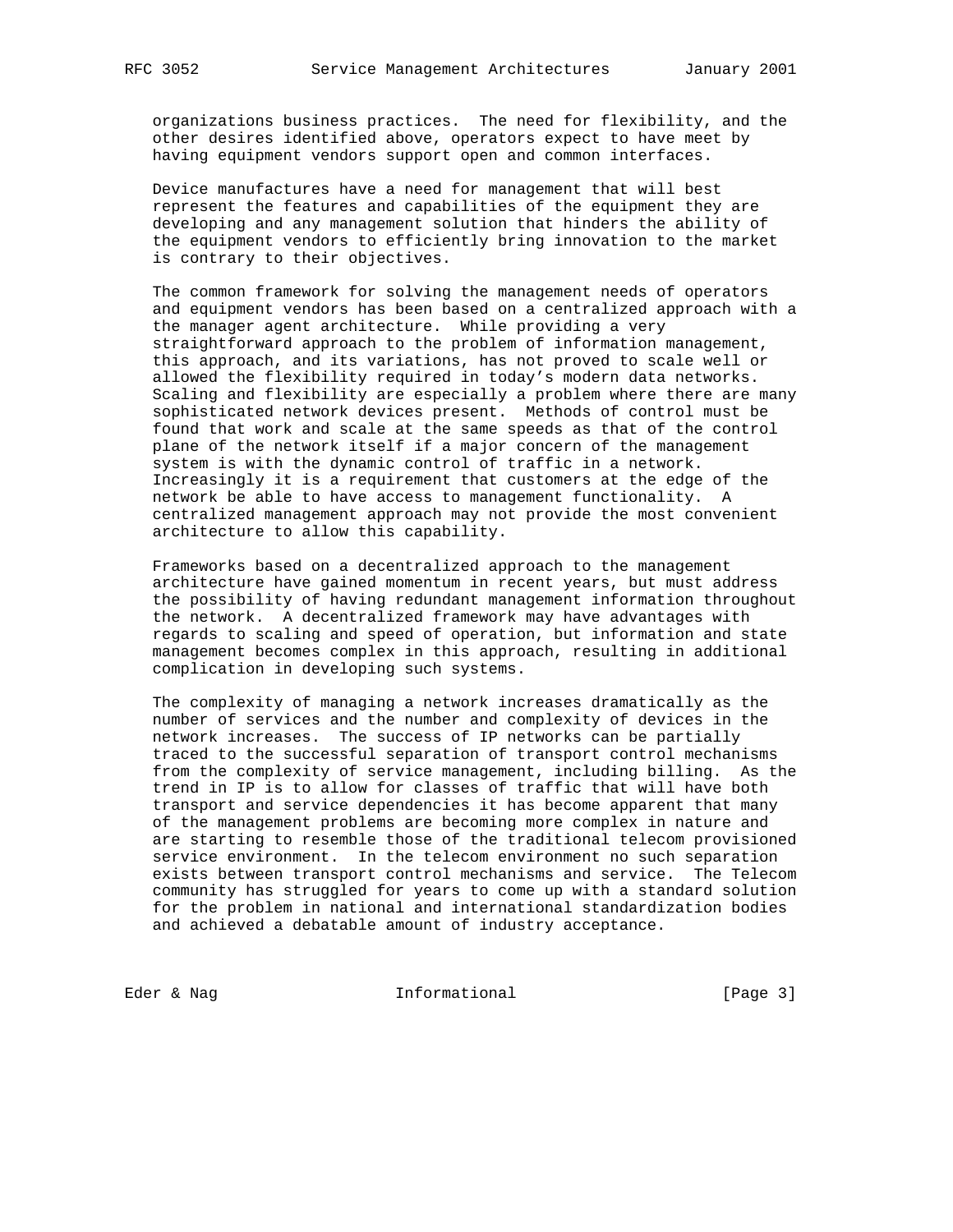Unfortunately, the hard learned lessons of how to manage the interdependencies between service and transport will be of questionable use to the IP community because of the much more limited concept of service in the telecommunications environment.

 Rules based management has received much attention as a method to reduce much of the overhead and operator intervention that was necessary in traditional management systems. The potential exists that a rules-based system could reduce the rate at which management information is increasing, but given the tremendous growth in this information, the problems with the control of that information will continue to exist. Rules add additional issues to the complexity of managing a network and as such will contribute to the information control problem.

#### 2.1. IP QoS Management

 Much of the current management efforts are focused on solving control issues for IP QoS [3]. A number of open questions exist with the IP QoS architecture which will make it difficult to define a management architecture until they are resolved. These are well documented in "Next steps for the IP QoS architecture" [4], but from the management perspective warrant emphasizing.

 Current IP QoS architectures have not defined if the service will be per-application or only a transport-layer option. This will have significant impact both from a control perspective and from a billing and service assurance one.

 The assumption is that the routing best effort path will be used for both best effort traffic and for traffic of a different service level. In addition to those issues raised in [4], best effort path routing may not be able to identify the parameters necessary to identify routes capable of sustaining distinguished service traffic.

 In any architecture where a premium service will be offered it is a strong requirement that the service be measurable and sustainable. Provisioning that service will require a coherent view of the network and not just the device management view that is currently implemented in most networks.

2.2. Promise of rules-based Management

 Management standardization efforts in the IP community have so far been concerned primarily with what is commonly referred to as "element management" or "device management" [5]. Generally there is agreement as to the scope of element management. Once outside that domain efforts to divide that task along clear boundaries have proved

Eder & Nag 10 Informational 100 [Page 4]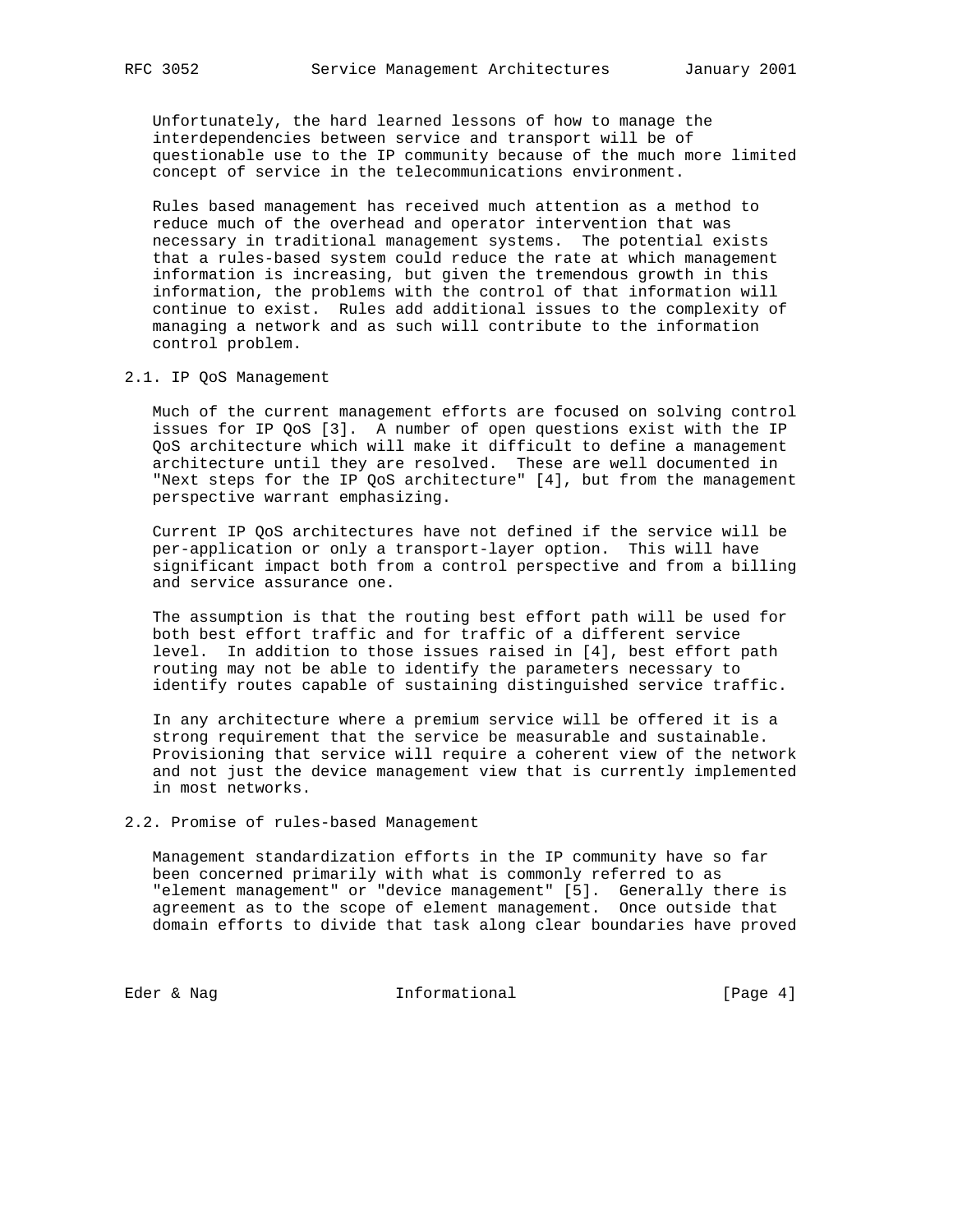elusive with many of the terms being used having their roots in the telecommunications industry and as such being of potentially limited use for IP management [1]. Confusion resulting from the ambiguity associated with what functions compose management beyond those intended for the element, is compounded by the broad scope for which network and service management standards apply. Terms such a business goals, service management, and application management are not sufficiently defined to insure there will not be disagreement as to the actual scope of the management functions needed and to what extent interrelationships will exists between them.

 It is within this hazy domain that much of the recent efforts in rules-based management have been proposed as a potential solution. Efforts to devise a framework for policy management is an example of one of the most popular recent activities. Proposed requirements for policy management look very much like pre-existing network management requirements [2], but specific models needed to define policy itself and related to the definition of policy to control DiffServ and RSVP based QoS are under development.

#### 2.3. Service Management Requirements

 Efforts to define the requirements for a service management system are hindered by the different needs of network operators. In an industry where much has been written about the trend towards convergence there still exist fundamental differences in the business needs of operators.

## 2.3.1. Enterprise

 The management requirements from both the operations and the network perspective have some interesting characteristics in the enterprise environment when compared to the public network. In the enterprise end to end traffic management is implemented without the burden of complex tariff issues. Service Level Agreements, while increasing in the enterprise, do not have the same operations impact as in the public network. The high costs associated with implementing non reputable auditing systems are usually not present. This results in a substantial reduction in the number of expressions necessary to represent a particular networks business model.

 In the world of best effort service, rules-based management presents the possibility to give the IT department a tool the make the network appear to not be overloaded by prioritizing traffic. This is done by prioritizing delay sensitive traffic (Web browsing) from traffic that is not delay sensitive (Email) or by prioritizing the traffic from a particular location or source. This will, depending on the composite of an enterprises traffic, increase the useful life of the network

Eder & Nag 10 Informational 1.1 [Page 5]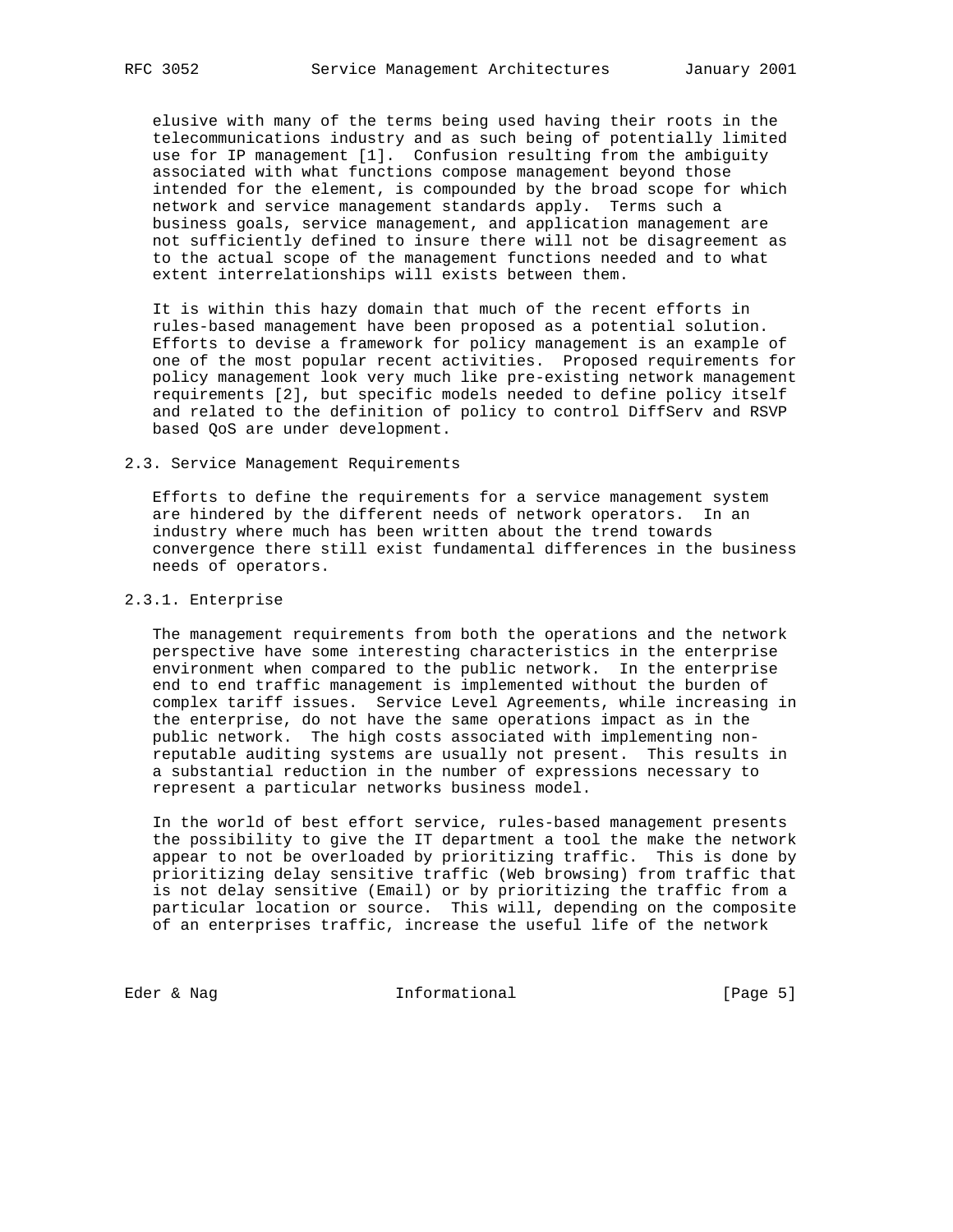without adding additional capacity. This does not come without tradeoffs. Both the purchase and management costs associated with the system must be calculated as well as the cost of the added complexity of adding additional control information to the network.

# 2.3.2. Service Provider

 It has for a long time been a goal of service providers to have a centralized management system. While the motivation for this is very straightforward there exist some fundamental obstacles in achieving this goal. Service providers often do not want to be tied to a single vendor and certainly do not want to be limited to only one model of any single vendors equipment. At the same time bottom line costs are of paramount importance which often result in networks not being as heterogeneous as operators would like. Centralized management implies a scalable system able to manage potentially many heterogeneous pieces of equipment. The amount of data necessary to achieve this is contrary to the scalability requirement. In response to this problem it has been attempted many times to identify the common model that represents the subset common to all devices. Unfortunately all too often this set is either too complex, increasing the cost of devices, or too limited to preclude large amounts of device specific data thus defeating the purpose. For such a management model to be successful at the service level, the services being modeled must be standardized. This is counter intuitive to the competitive model of which the service provider operates. To be successful speed to market has become a key element that differentiates one service provider from another. Constraints placed on equipment manufacturers and the management infrastructure by a centralized management system are also detrimental to this goal. While for a limited set of well defined services a central management approach is feasible, such a system can very quickly become a major contributor to the very problems it was intended to solve.

3. Network and Service Management

 Currently many of the efforts to define a framework for management are described in very implementation independent terms. In actual fact the implementation of that framework directly affects for what situations the management system will be most beneficial. While many past attempts to define a common management framework have failed it may be in the area of service management that such efforts finally gain industry acceptance. It may be in the domain of service management that information models can be defined that are sufficiently specific to be useful and at that same time not have a negative impact on the equipment or service providers business needs.

Eder & Nag 10 Informational 100 Eder & Nage 6]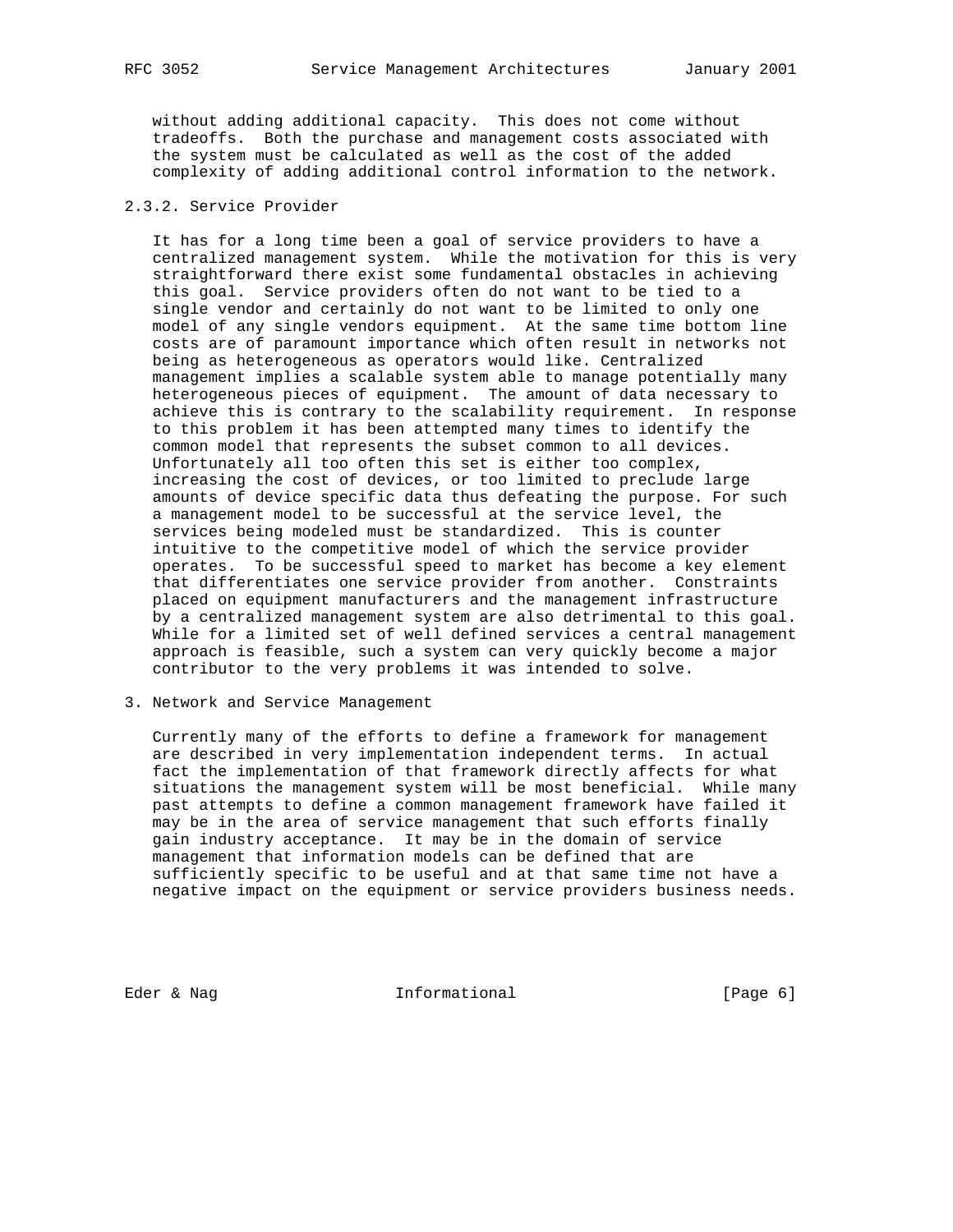This section will discuss some of the issues that need to be resolved with regards to a service management framework to meet the requirements of the modern IP network.

 Some of the key concerns looking at a management system architecture include:

- The management interface and models supported
- The management system architecture
- Where and how functionality is realized

#### 3.1. Architecture for information management

 Networks will consist of network elements that have existed prior to efforts to define a standard information model, rules-based or otherwise, and elements deployed after. This problem has been addressed by some of the recent efforts in policy management. Those elements that take into account policy are termed policy aware while those that do not are termed policy unaware. The distinction being made that aware devices can interpret the policy information model or schema. These issues apply equally to other standard management information. In reality it is unlikely that any device will be fully policy aware for long, as the policy information model evolves, early devices will be only policy aware for those aspects of the model that had been defined at the time. Key to success of any management framework is ability to handle revision and evolution. A number methods exists provide this functionality. One is designing the information models so that it can be extended but still be practically used in their original form. A second is to provide an adaptation or proxy layer. Each has advantages and disadvantages.

 Methods that attempt to extend the original model often overly constrain themselves. Where the existing model cannot be extended new branches must be formed in the model that contain core management functionality.

 Adaptation methods can create performance and scalability problems and add complexity to the network by creating additional network elements. A similar situation exists if the management framework is so flexible as to allow network elements to store locally information or choose to have information stored remotely. From a device perspective, the criteria will be if the device can afford the logic based on other requirements it is designed to meet, and if the information can be retrieved in such a way as to support the performance and scalability requirements that are the subject of the information. A dichotomy exists where there will be information that for reasons of performance and scalability will be transferred directly to the network elements in some situations, and in other

Eder & Nag 10 and Informational 100 and 100 and 100 and 100 and 100 and 100 and 100 and 100 and 100 and 100 and 100 and 100 and 100 and 100 and 100 and 100 and 100 and 100 and 100 and 100 and 100 and 100 and 100 and 100 an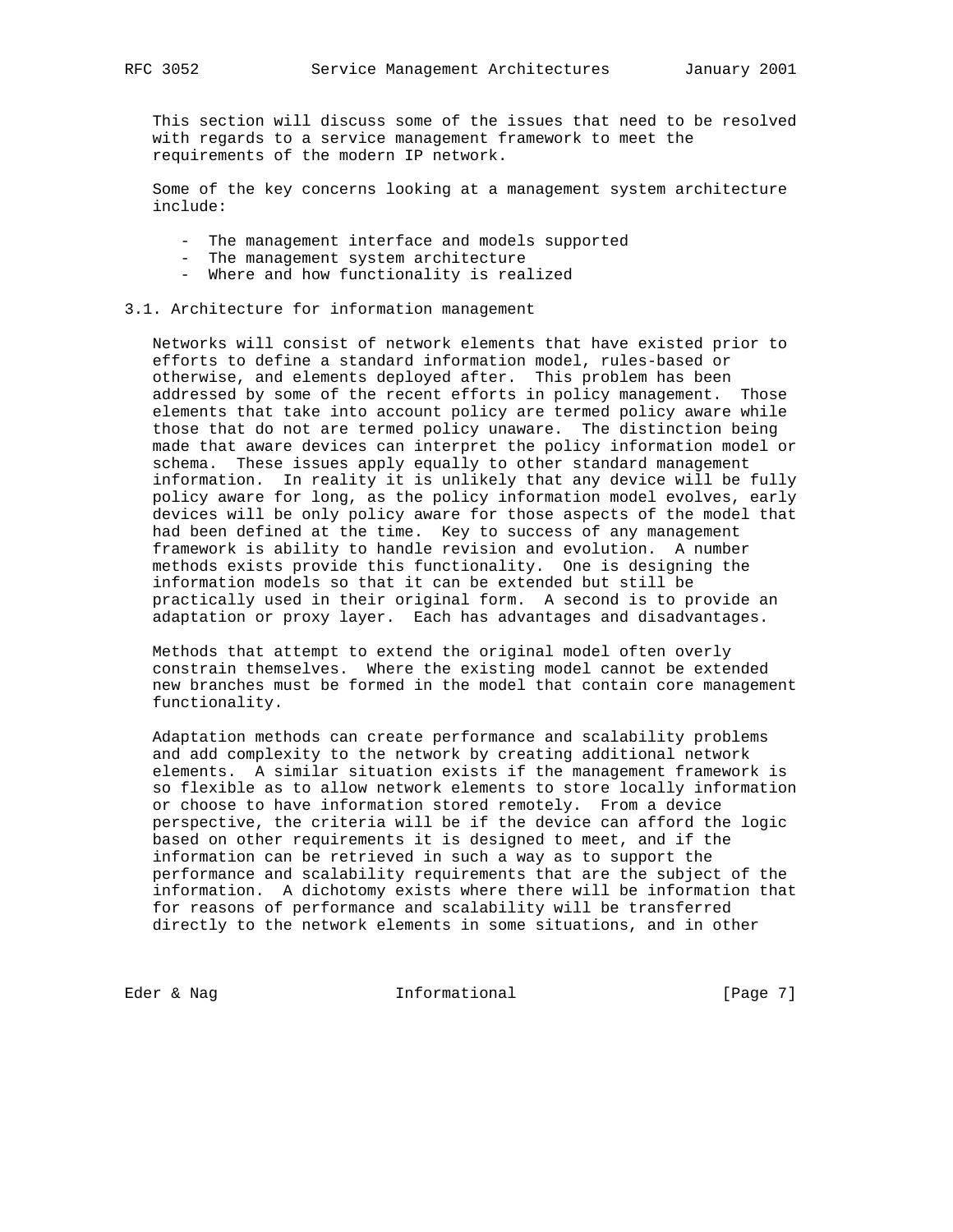situations, will exist in the management plan. IP management efforts have left the level of detail needed to define the actual location of the management information to the implementation. In a service management framework it may be necessary to achieve the desired results to supply a more complete framework along the lines of detail provided by the ITU-T telecommunications management network efforts where the interfaces and functionality across interfaces has been clearly defined.

 Information will need to exist in multiple locations simultaneously in any network architecture. As the quantity and complexity of that information increases limitations quickly develop. Changes in the information may need to be propagated in close to real time, further adding to the complication.

#### 3.1.1. Rules-based Management

 A network management framework can be viewed as being divided into two essential functions. The first deals with the aspects of managing the management information while the second deals with the aspects of transferring that management information into the network. The fundamental difference between rules based management and existing network management standards is that the management information is expressed as rules that reflect a desired level of service from the network as opposed to device specific management information. Many of the information management requirements of traditional management systems still apply in a rules-based environment. The network is composed of specific devices and it is at the point where rules are conveyed as device specific management information that this form of management will encounter some of its greatest challenges. A necessary component of a solution to this problem will be a generic information model to which rules can be applied and a framework architecture for distributing rules throughout the network. The task of finding the proper generic model that is not too great a burden to implement and yet provides a level of detail sufficient to manage a network has proved to be historically extremely difficult. In many ways the degree to which rules based management will be able to solve management problems is dependent on the success of efforts to define a generic model and have it be widely implemented [1].

 One concept often discussed along with policy deals with the integration of legacy devices into the policy framework. The presumption is that legacy devices would be able to participate in the policy decision by having policy information translated into the native management interface. For this to succeed a device would have to support a functionality for which policy would be specified. This would limit the usefulness of this approach to only information

Eder & Nag 10 Informational 100 [Page 8]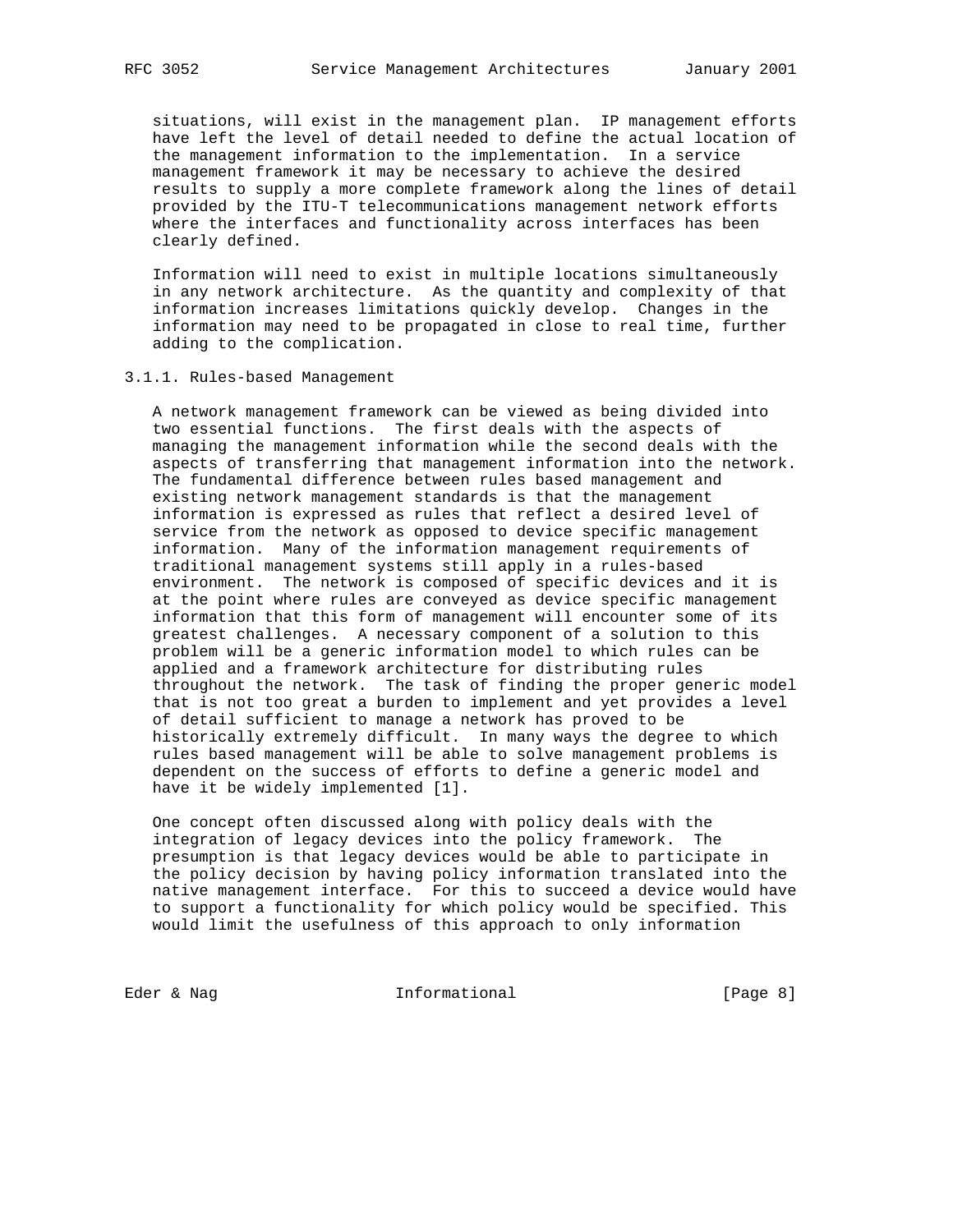logically abstracted to the native interface of the device. Given that existing standard management interfaces do not support such functionality, all such devices would need to have a proprietary interface implemented. The interface being based on the existing interface supported by the device would potentially not have the scaling capabilities needed for a policy management system. Unlike a standard network management interface, were management information can be distributed between the adaptation layer and the network element, rules based management information may not be so easily distributed.

 The framework for integrating rules based management system with existing network devices is not readily apparent and further study is needed. The problem exists further when one considers that there will be early policy aware devices that may not be aware as the policy models are extended. The partially policy aware devices may represent additional architectural issues as it may not be possible to expect consistency in what aspects of policy a given devices implements if there does not exist formal sets of mandatory functionality with clear evolution paths. It is paramount if the policy management framework is going to able to evolve to accommodate the ever-increasing number of services likely to be supported by IP networks of the future that an evolution path be built into the framework.

#### 3.2. Policy Protocol

 The need for a policy protocol is important in the context of a policy aware element that is performing a certain 'service'. It is important to note here that not all elements will be aware of all service policies related to every service at all times. Therefore it makes sense for an element to be aware of a certain service policy if that element is required for a given service at any instant in time.

 With the dynamics of a network where elements and links go up and down, a notion of a 'policy protocol' may become necessary. The idea of a 'policy protocol' that runs in a multi-service network requiring multi-service policies. For example; consider two arbitrary end nodes having multiple routing paths between them. Let's then assume that a certain path carries a certain service based on some Intserv bandwidth reservation technique. Let's also then deduce that the elements along that path have some element specific policy statements that have been configured on them to support that requirement. If now at any given instance any link or any element were to be unavailable along that path, the 'policy protocol' should be initiated to automatically go and configure the same service-policies

Eder & Nag 10 Informational 100 Eder & Nage 9]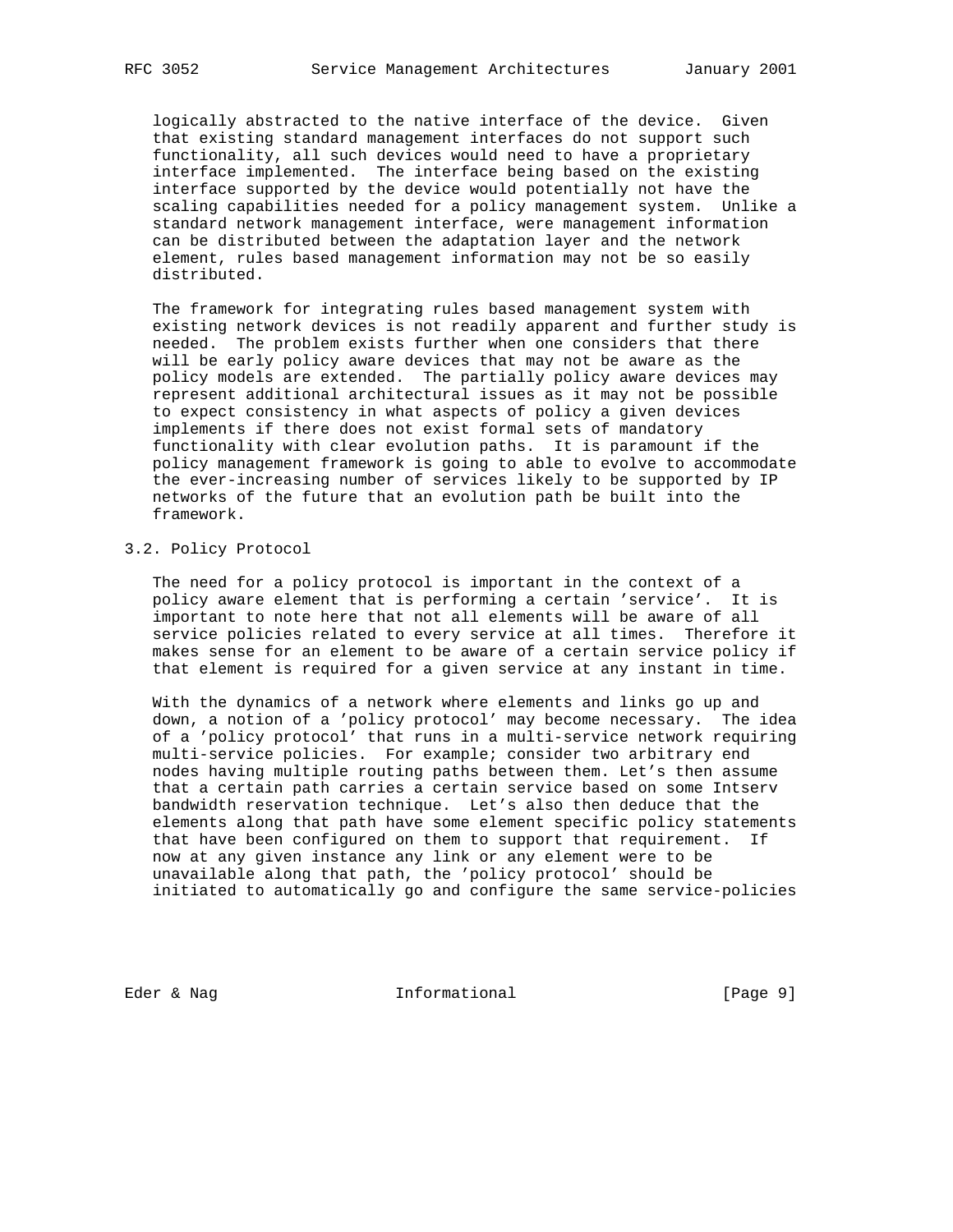on the elements along another routed path connecting the very same end points, so that there is no disruption in service and so that no human/operator intervention is required.

 The association of policy with the policy target is an area where considerable study may need to be done. Some issues are if this needs to be explicitly done or if the policy can be so written that a common description of the target is also included? Allowing a policy target to retrieve those policies that are relevant to it.

4. Conclusions

 Understanding the set of problems facing IP network management in general will be key in defining a comprehensive framework architecture that meets the needs of operators. Additional risks are created by applying new management techniques to the management of IP networks. The consequence of implementing management operations based on architectures that may not be compatible with existing management systems will still need to be explored.

 Given that many network devices in IP networks are making routing decisions based on information received via routing protocols it seems sensible that they also make QoS decisions in a similar fashion.

 Historically the broader the scope of a network management standardization effort the less likely it has been to succeed. Management standardization efforts must be careful to have clearly defined goals and requirements less they to experience the same fate as previous such efforts.

 As IP continues to extend it's concept of service beyond that of best effort to include, among other things, differentiate treatment of packets, it will become increasingly necessary to have mechanisms capable of supporting these extensions. Efforts to define a common management model and framework have proven to be historically elusive. Information models, whether they be traditional or rules based, must address these past problems. The desire to keep a competitive advantage, and the reality that a common model, to be truly common, will not provide sufficient detail to fully manage a device, has often slowed the acceptance on the part of equipment vendors to this approach.

 As IP continues to extend it's concept of service beyond that of best effort to include, among other things, differentiate treatment of packets it will become increasingly necessary to have mechanisms capable of supporting these extensions.

Eder & Nag 10]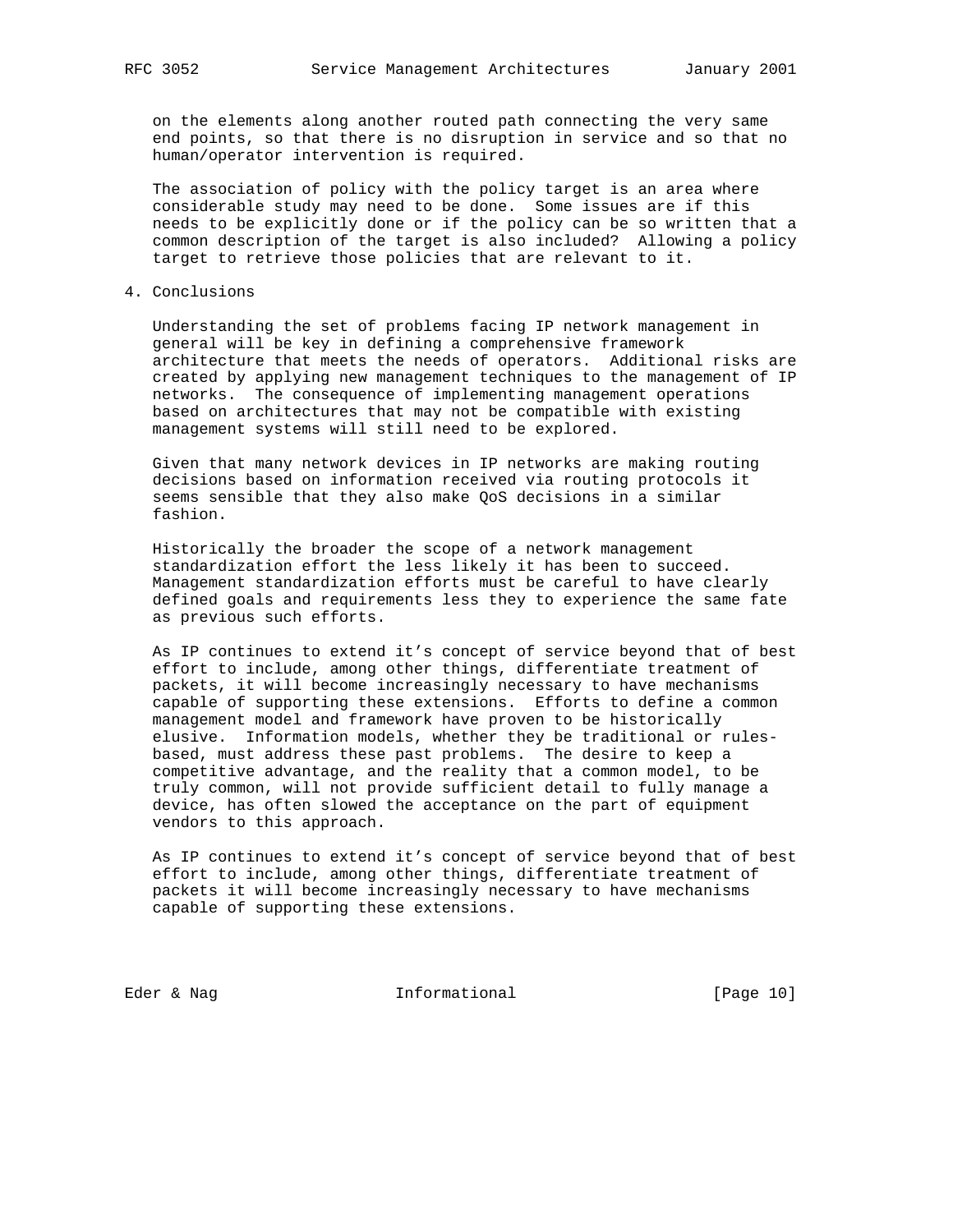#### 5. Security Considerations

 The exchange of management information in a network is one of the most sensitive from a security perspective. Management protocols must address security to insure the integrity of the data. A management architecture must provide for security considerations from its inception to insure the authenticity of the information provider and that the security mechanisms not be so cumbersome as to make them not feasible to implement.

6. Reference

- [1] Michael Eder, Sid Nag, Raj Bansal, "IP Service Management Framework", Work in Progress, October 1999.
- [2] Hugh Mahon, Yoram Bernet, and Shai Herzog, "Requirements for a Policy Management System", Work in Progress.
- [3] Yavatkar, R., Pendarakis, D. and R. Guerin, "A Framework for Policy-based Admission Control", RFC 2753, January 2000.
- [4] Huston, G., "Next Steps for the IP QoS Architecture", RFC 2990, November 2000.
- [5] McCloghrie, K. and M. Rose, "Management Information Base for Network Management of TCP/IP-based internets" RFC 1156, May 1990.
- 7. Authors' Addresses

 Michael Eder Nokia 5 Wayside Road Burlington, MA 01803

EMail: michael.eder@nokia.com

 Sid Nag PO Box 104 Holmdel, NJ 07733

EMail: thinker@monmouth.com

Eder & Nag  $I_n$  Informational [Page 11]